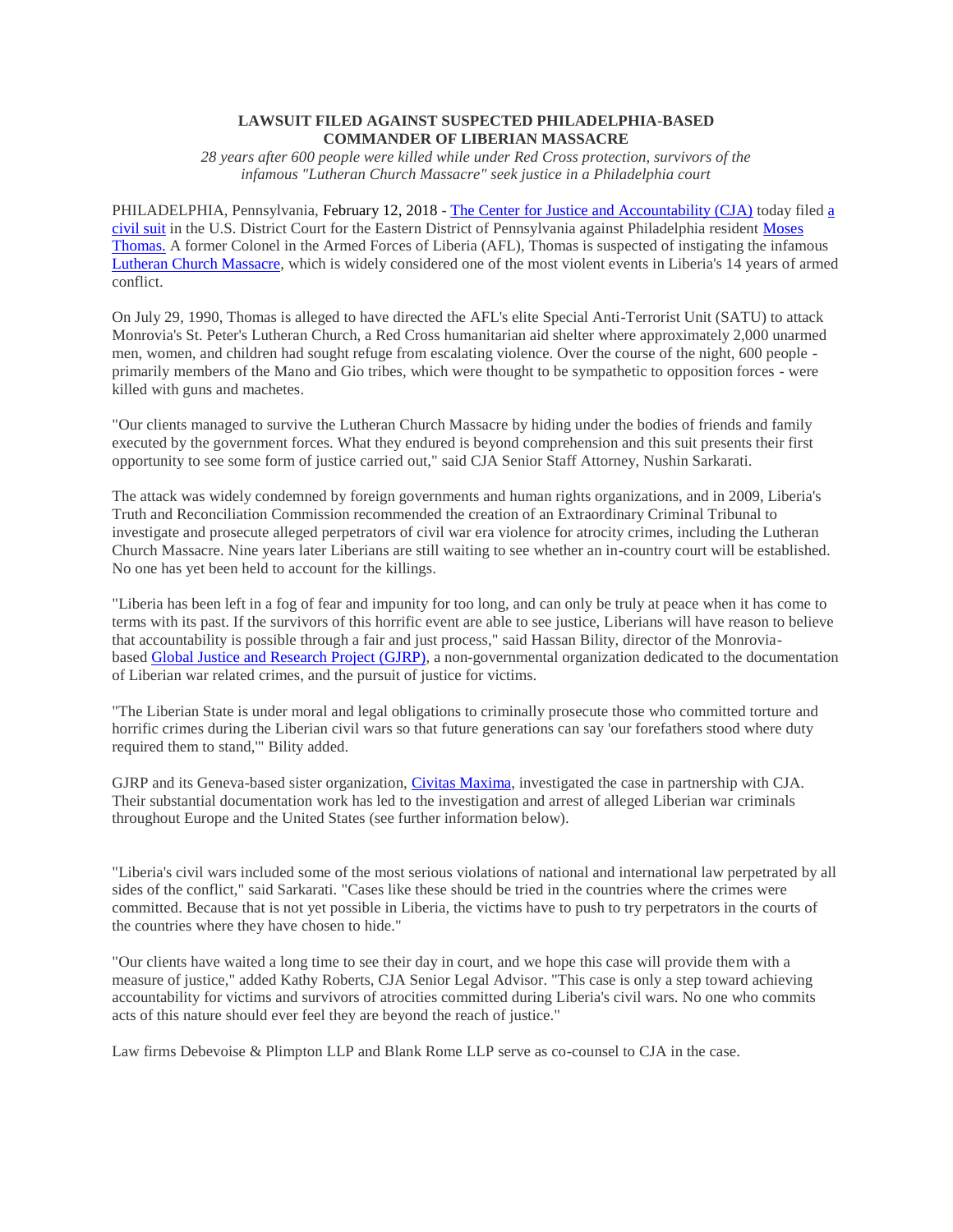# **Legal Background**

CJA filed the case under the [Alien Tort Statute](http://cja.org/what-we-do/litigation/legal-strategy/the-alien-tort-statute/) and [Torture Victim Protection Act,](https://www.asil.org/sites/default/files/benchbook/humanrights2.pdf) two federal statutes that permit civil suits in U.S. courts to remedy a limited set of human rights violations. In relation to the Lutheran Church Massacre and the harm to the four victims, the complaint alleges that Thomas is liable for extrajudicial killing, torture, war crimes (including the war crime of targeting a building designated for religious and humanitarian purposes) and crimes against humanity for mass execution and persecution of civilians based on their tribal affiliation.

## **Cases Against Perpetrators Residing Outside of Liberia**

The case against Moses Thomas follows the successful 2009 U.S. prosecution of [Charles "Chucky" Taylor,](http://cja.org/where-we-work/liberia/us-v-belfast/) Charles Taylor's son, for torture; and the successful 2017 ["Jungle Jabbah"](http://www.philly.com/philly/news/pennsylvania/philadelphia/delco-man-guilty-of-immigration-fraud-in-jungle-jabbah-war-crimes-case-20171018.html) case in Philadelphia. It is part of a larger movement of Liberian victims pushing for access to justice on a global scale. Expected cases in 2018 include the trial of former National Patriotic Front (NPFL) Defense Minister [Tom Woewiyu](https://trialinternational.org/latest-post/jucontee-thomas-smith-woewiyu/) in the U.S. for immigration fraud related to human rights abuses in Liberia; NPFL Commander [Martina Johnson](https://www.theguardian.com/global-development/2014/oct/07/martina-johnson-liberia-war-crimes-trial) in Belgium for atrocity crimes in Liberia; United Liberation Movement (ULIMO) Commande[r Alieu Kosiah](https://www.nytimes.com/2015/01/17/world/africa/a-former-commander-of-liberian-rebels-is-arrested-in-switzerland.html) in Switzerland for crimes against humanity and torture; and [Agnes Reeves Taylor](https://www.hrw.org/news/2017/06/03/liberia-uk-arrest-civil-war-crimes-step-justice) in the United Kingdom for her alleged role in NPFL abuses in Liberia.

#### **About the Center for Justice and Accountability**

The [Center for Justice and Accountability](http://cja.org/) (CJA) is a San Francisco-based human rights organization dedicated to deterring torture and other severe human rights abuses around the world and advancing the rights of survivors to seek truth, justice and redress. CJA uses litigation to hold perpetrators individually accountable for human rights abuses, develop human rights law, and advance the rule of law in countries transitioning from periods of abuse.

## **About the Global Justice and Research Project**

Established in 2012, the [Global Justice and Research Project \(GJRP\)](http://www.globaljustice-research.org/) is a Liberia-based non-profit, nongovernmental organization that documents war related crimes in Liberia and, where possible, seeks justice for victims of said crimes, with the full consent of the victims. The GJRP works in partnership with [Civitas Maxima,](https://www.civitas-maxima.org/en) a Geneva-based non-profit, non-governmental organization, which ensures the coordination of a network of international lawyers and investigators who work for the interests of those who have been victims of war crimes and crimes against humanity.

#### **About Debevoise & Plimpton LLP**

[Debevoise & Plimpton LLP](https://www.debevoise.com/) is a premier law firm with market-leading practices, a global perspective and strong New York roots. Debevoise delivers effective solutions to its clients' most important legal challenges, applying clear commercial judgment and a distinctively collaborative approach. Debevoise's globally recognized team of International Dispute Resolution lawyers has extensive experience advising and litigating in relation to all aspects of public international law.

#### **About Blank Rome LLP**

[Blank Rome LLP](https://www.blankrome.com/) is an Am Law 100 firm with 13 offices and more than 600 attorneys and principals who provide comprehensive legal and advocacy services to clients operating in the United States and around the world. Blank Rome's professionals have built a reputation for their leading knowledge and experience across a spectrum of